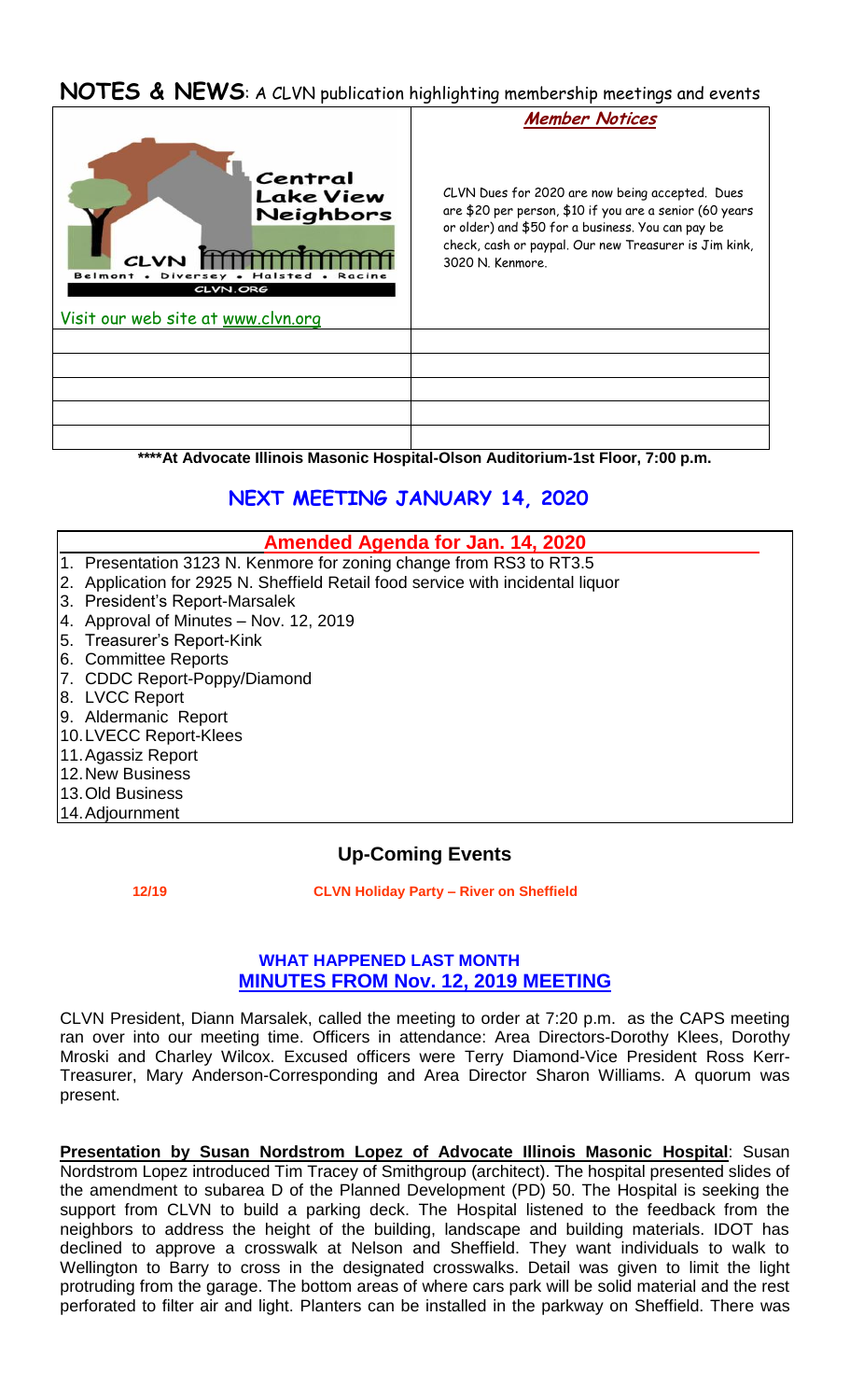discussion to move the bike rack form the corner of Wellington and Sheffield closer to the el, move in the building or place at another location. There was also discussion on how to improve the appearance of the building at Wellington and Sheffield to break up the brick by adding glass or some other material on the corner area. There was also discussion about adding landscape or greenery on the Wellington side. Marie Poppy presented on behalf of the CLVN Planning and Zoning Committee. She addressed the agreement for community parking offered by the hospital. The Committee also requested the Hospital and the alderman seek a no left turn form Nelson onto Sheffield or in other words a right turn only onto Sheffield at Nelson to reduce congestion on Sheffield. The hospital employs about 3000 employees and only about 800 live in the city. The vast majority of the employees drive to work from the Chicago land area and bordering states. The Hospital has agreed to educate employees about public transportation options.

The Committee is in full support of the plan based upon the height reduction to 74 feet, number of spaces limited to 408, proposed design and landscaping options. The Hospital has agreed not to convert any parking spaces into building space without amending PD 50 subarea D. Cars will exit onto Nelson and there will be a stop sign at Nelson and Sheffield. The Hospital will provide personnel at the garage to manage/direct traffic during 4-6 p.m. Community parking will be leased parking for \$125.00 per month Monday-Thursday 5:30 p.m. to 8 a.m. and weekends 5:30 p.m. to 8 a.m... There will be 66 parking spaces and holidays will be included for the parking. Weekend parking from 5p.m. to 8 a.m. on Monday will offer 30 parking passes for \$12.00 per day and you can purchase 3 passes for a weekend. The hospital will review this item after 2 years to monitor the utilization. Once the parking garage is opened at Sheffield and Wellington there will be 24 parking spaces for 24/7 with a lease of \$200.00 per month of the space. This program will run 5 years and reevaluated. A vote was held and the results were 17 in favor, 0 against and no abstentions. Marsalek will send a letter of support to Alderman Tunney. The Hospital will appear before the Planning Commission on Nov. 21, 2019.

**Second Presentation by 3141 N. Sheffield to Amend the Type 1 Zoning**: One of the lawyers for the property came and they will be presenting a signed agreement with the community. They have completed the requested items we asked them to work on. One area still needs to be painted when the weather permits. This item will be closed upon execution of the signed agreement.

**President's Report:** The Community Policing and CLVN meetings for 2020 will be Jan. 14, March 10, May 12, July 14, Sept. 8 and Nov. 10. Marsalek reminded members that CLVN dues for 2020 will be due on January 1, 2020 and are now being accepted. You can pay on paypal or send to our Treasurer, Jim Kink at 3020 N. Kenmore, Chicago. Thanks to Bar Cocina on Sheffield for hosting our fall party. The food was great and everyone had a nice time. Agassiz cancelled the Halloween event due to the teacher's strike. CLVN donated \$5000.00 to Agassiz for their advanced learning lab, FUSE Stem Program, in September. These funds were matched with funds from Ald. Tunney and Boeing for a \$20,000.00 grant. The CLVN Holiday Party will be held on Dec. 19, 2019 at the River on Sheffield @ 6 p.m. Please rsvp to centrallakeviewneighbors@gmail.com and provide the sex and age of any children attending. Food and refreshments will be served.

**Ald. Report**: Ald. Tunney and Chris Jessup reported: Work continues on the 1100 block of Wellington to repair a gas leak and the work should be finished by Nov. 19, 2019. The Aids Garden at Belmont Rocks at the lake is progressing. You can drop off non perishable food items at the Alderman's office for donations to the Lakeview Food Pantry. Also the 19th District is collecting coats to give to the homeless. Also hats and gloves are being donated to the CRIB which provides services to homeless youth. The Merlo Library on Belmont is getting a 6 million dollar rehab. Diversey el is cleaning up and may have some public art in the future. Seniors can attend a Thanksgiving Lunch Thursday at Ann Sather's. Ald. Tunney will be recycling Christmas Trees after the holiday.

**Treasurer's Report**: Marsalek reported for Kerr. The account balance for all our accounts is \$20,209.13. Income was from memberships, movie night sponsor, fall party and interest. Expenses were movie night, beautification and Secretary of State filing fee. Poppy inquired who will be maintaining the website. Marsalek and Kink are meeting with Ross Kerr to discuss this item.

**Approval of Sept. 10, 2019 Minutes**: A motion was made by Charlie Wilcox to approve the minutes from Sept. 10, 2019 which was seconded by Dorothy Klees. The motion passed unanimously.

**Beautification Report**: Marsalek reported that volunteers planted spring bulbs and mums on the corners. Ald. Tunney thanked CLVN for all their work to make the neighborhood look nice. He commented the corners are beautiful. Dorothy Mroski took plants that the hospital allowed us to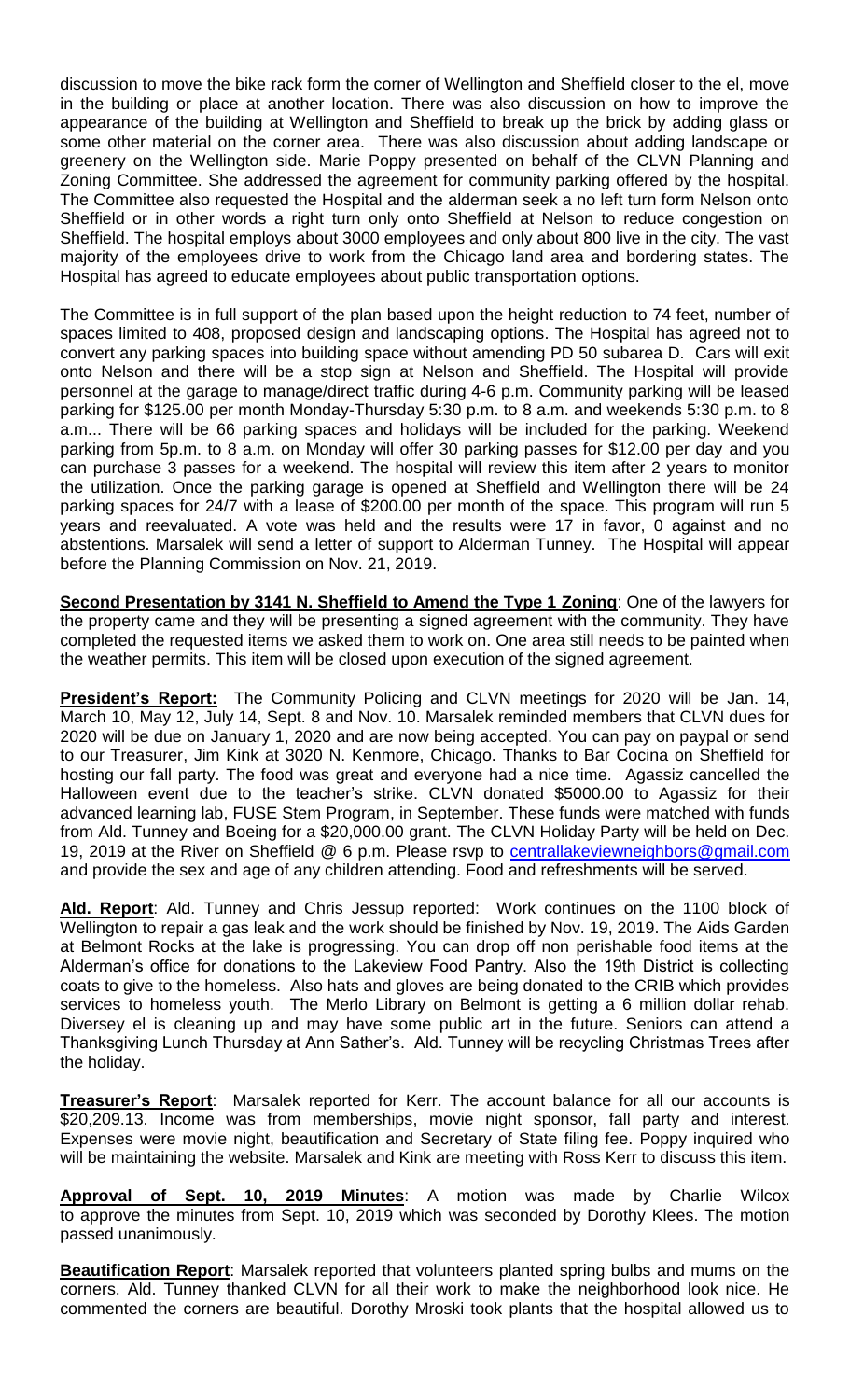use from their property on Wellington and she had planted them in our neighborhood. Thanks to the Hospital for the donation and Dorothy for her hard work.

**Nominating Committee**: Marsalek reported that all officers will seek re-election except for the Treasurer, Ross Kerr. The Nominating committee is recommending the slate of all officers and Jim Kink as the Treasurer. Thanks to Ross Kerr for his service as Treasurer and work on the website and social media for CLVN. Marsalek asked if there were any nominations from the floor and there were none .A motion was made by James Kink and seconded by Geoff Shives to approve the slate. The motion passed unanimously.

**Planning & Zoning Committee Report:** Poppy reported no report as the only item was the hospital which has been addressed.

**CDDC Report**: Poppy reported the group reviewed the plans from the site of the former Treasure Island on Broadway. Retail will go on the ground floor, the number of apartments has been reduced and there was an article in the Sunday Tribune about this property.

**LVCC Report:** Klees reported the next meeting is Nov. 21 and the group has been brain storming on how to be more relevant. They have updated the website and will do fundraising for the neighborhood.

**Lake View East Chamber of Commerce**: Felix Quintiliani reported for the Chamber that they have already been working on snow removal. The holiday decorations will be going up soon. If you spend \$300.00 in local stores you can get a \$50.00 gift card for your spending. The Chamber Holiday party will be Dec. 18 at Happy Camper on Clark. They are looking for a tenant at the former Bank of America site at Belmont and Sheffield.

**Agassiz**-No report

**Chicago Cubs**: No report

**Old Business**: None

#### **New Business**: None

**Adjournment:** A motion was made by Marie Poppy and seconded by Charlie Wilcox to adjourn. The motion passed unanimously. The meeting adjourned at 8:05 p.m. The next meeting is Jan. 14, 2020 at 7p.m.

**CAPS REPORT 19th District - Beat 1933** (boundary - Belmont to Diversey between Lincoln to Halsted): The Community Policing meetings for 2020 will be held on Jan. 14, March 10, May 12, July 14, Sept. 8 and Nov. 10. The Commander is Christopher Papaioannou and his contact information is *chris.papaioannou@chicagopolice.org*. The CAPS meeting was held Nov. 12, 2019. The 19<sup>th</sup> District held its second community strategic plan meeting which are required under the consent decree. Residents meet with the police to identify issues in the District and how to address them. There will be 2 meetings in 2020 open to the public. The top three crimes in the beat were thefts, deceptive practice and battery. There were a few burglaries: 2900 block of Racine entered via unlocked window and 1100 block of Barry unknown point of entry. Please do not leave packages unattended on your property. Remove valuables from your cars. Lock all doors and windows. Call 311 for non emergency and 911 for an emergency or if you want the police to be on scene. The staffing levels have been mostly up for the District but per the Alderman we are down 16 officers. When the 19<sup>th</sup> and 23<sup>rd</sup> Districts merged in 2012 we lost staff and have a bigger territory to cover. The Police Department employs 13,000 staff which is up by 2000 staff. The Commander of the District can decide how to use the resources in the District. We also have private security from the business chamber via the SSA. Offenders come to our area on car, foot, bike, public transportation, uber etc. The canine contract with the CTA was terminated. CTA still employs security at the stations. There was discussion of how to handle rental units with wild parties. Call the police so there is a record of contact with the property. More individuals have packages stolen and it appears that more individuals are having packages delivered to their homes compared to years ago. Many individuals come to our area as they know packages are left on stairs and not secured. We also have an entertainment district and many liquor licenses in which some patrons become victims. When you call the police please provide as much information as possible about offenders. The next CAPS meeting will be held on Jan. 14, 2020 at 6:30 p.m. in the Olson Auditorium (first floor), Advocate Illinois Masonic Hospital, 836 W. Wellington. Sign up for CLEARpath at www.chicagopolice.org to find the latest news and communicate with the police.